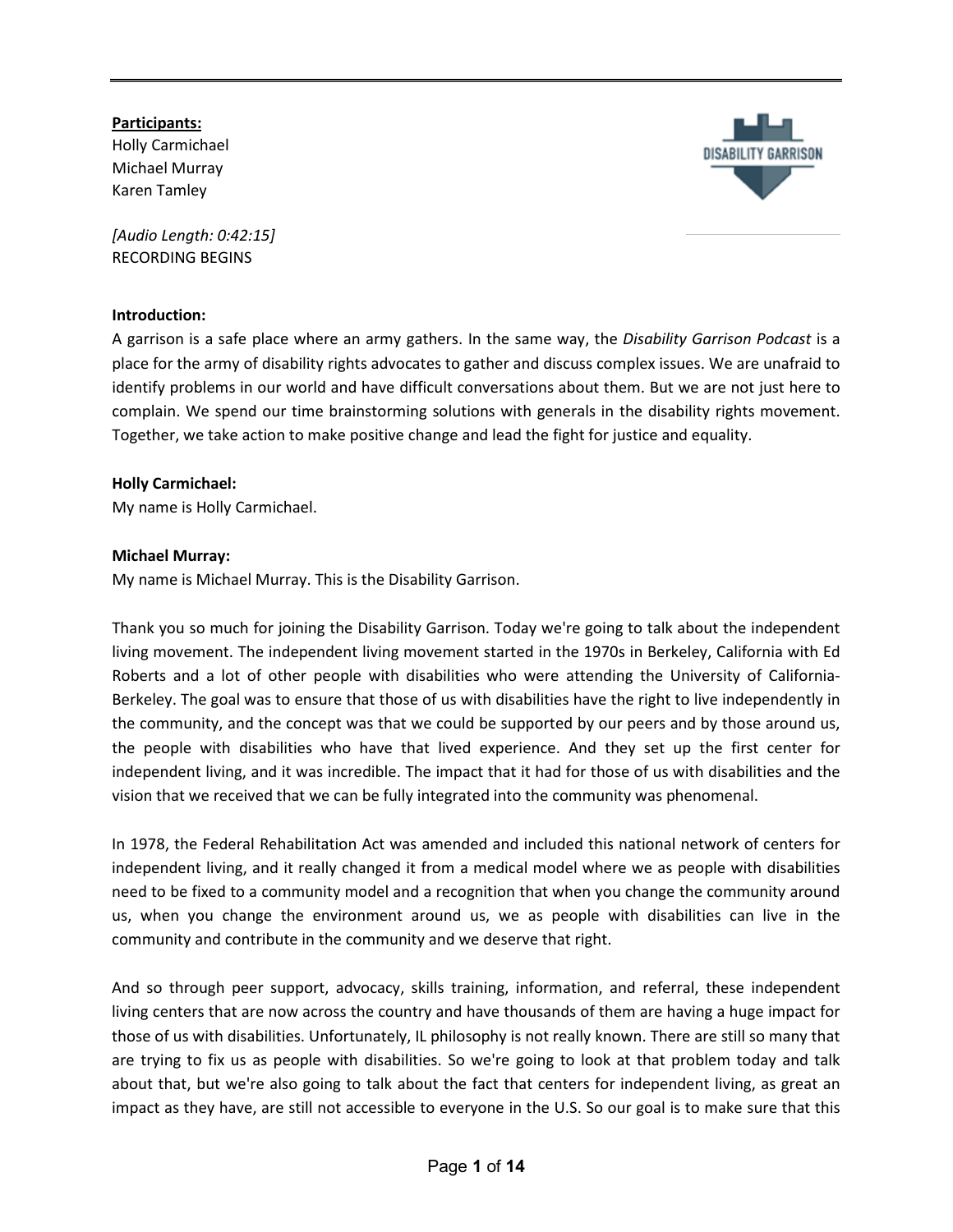valuable service is available to everybody throughout the U.S. So that's what we're going to talk about today, those two things. How can we spread the IL philosophy and how can we ensure that everyone has access to a center for independent living. Our guest today is absolutely phenomenal, and you're going to love her. Thanks for joining us.

I am so excited and pumped. I say that every time, Holly, but I feel like we just get such good folks to come on here and do interviews with us. But today a long-time friend of ours, an incredible advocate, Karen Tamley is joining us. We're going to be talking about independent living philosophy. Karen, how are you?

## **Karen Tamley:**

I'm great. Thank you so much for having me.

## **Holly Carmichael:**

Yeah. No, thanks for being there. And for our listeners, Karen Tamley is the President and CEO of Access Living, one of the largest centers for independent living in the country based in Chicago. Tell us a little bit about yourself, Karen.

## **Karen Tamley:**

Great. Thank you. So I'm a person with a disability myself. I was born with a disability called sacral agenesis and I've used a wheelchair all of my life, a manual wheelchair. I am married. I have a daughter also that my husband Kevin and I adopted that also has multiple disabilities, physical, learning disabilities, hearing loss. And she is now a sophomore in high school. But I've been involved in the disability rights movement, independent living movement probably since I graduated from college. I went to school at UC Berkeley which was really in many ways the birthplace of the disability rights movement, independent living movement. Right? And I had a chance when I was a student there to meet Ed Roberts and Judy Heumann.

But I didn't really become an advocate and activist until I left Berkeley and I did an internship in Washington, DC for a disability rights attorney named Tim Cook who has since passed away. But he really got me started in the disability rights world and so many amazing experiences. I only interned with him for just under two years but he was one of the original writers of the ADA. He worked on the ADA. And when I was interning for him, he invited me to be on the White House lawn watching the ADA be signed into law. Yeah. He sent me down to the Capitol crawl which as you know was a really historic moment in the disability rights movement, really pushing the passage of the ADA over the finish line.

#### **Michael Murray:**

I don't think many of our listeners may not know what the ADA crawl was. Do you want to talk a little bit about that?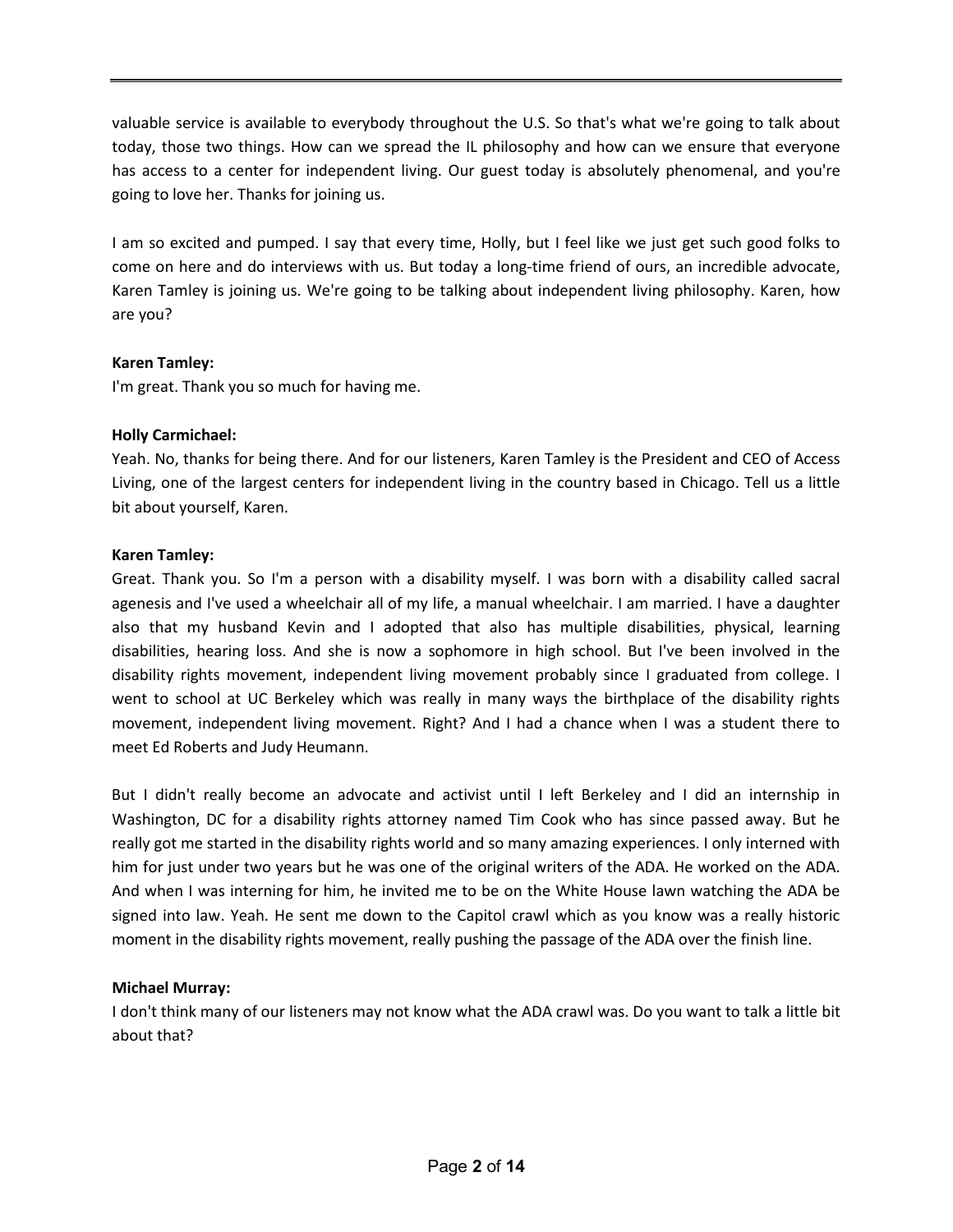Yeah. I mean it was a demonstration at the U.S. Capitol where the ADA was being stalled. And so ADAPT and other disability rights activists really did a very, very visual display of the lack of accessibility in our country. And people got out of their wheelchairs and literally crawled up the steps of the Capitol. And it's a very iconic photo that's shown. I think it was really, really instrumental in helping secure the passage of the ADA.

## **Michael Murray:**

Well, and a realization that if you wanted access to those who are making decisions about your lives, the inaccessibility of being able to do that. And I think it was a great picture not just of the physical inaccessibility but the inaccessibility of our leaders to hear what we as people with disabilities needed.

## **Karen Tamley:**

That's right. So just having those really grounding experiences early in my career was something that really set me on my career trajectory working in the field of disability rights. I think just being on the White House lawn that day, July 26, 1990, even though I was born with my disability, I grew up in a time when I couldn't get on a bus because none of them were accessible, I couldn't cross the street independently because there were no curb ramps. My family, my friends had to routinely carry me into stores and restaurants. But I really had no idea how that day, the signing of the ADA into law, would just fundamentally change my life and the life of millions of other disabled people.

And now having a daughter with a disability, fast forward, right? 32-33 years later. Just seeing how different her life is from how mine was growing up. I wasn't even allowed to go to my neighborhood school until the fourth grade. So it wasn't until the passage of PL92-142, right? The Education of All Handicapped Children Act that really kind of set me on the path towards inclusion. I remember being called into the principal's office in the third grade and being told that you're not going to go to school here next year. You're going to go to your neighborhood school, and it's where my sister went too. And for all those years, I wasn't able to be alongside her simply because of my disability and then I needed some additional assistance in school. And so that was life-changing as well at a very young age. And then going into my neighborhood school where I was the only kid with a disability.

#### **Michael Murray:**

Do you remember your first day?

## **Karen Tamley:**

Oh, yeah. I remember my first day. It was scary. It was terrifying coming from a school where it's all kids with disabilities, and there is something like comforting about that. Like everyone is like you. And then going to a school where you're the only kid with a disability. It was very scary. But I ended up making friends and doing well and going on to college.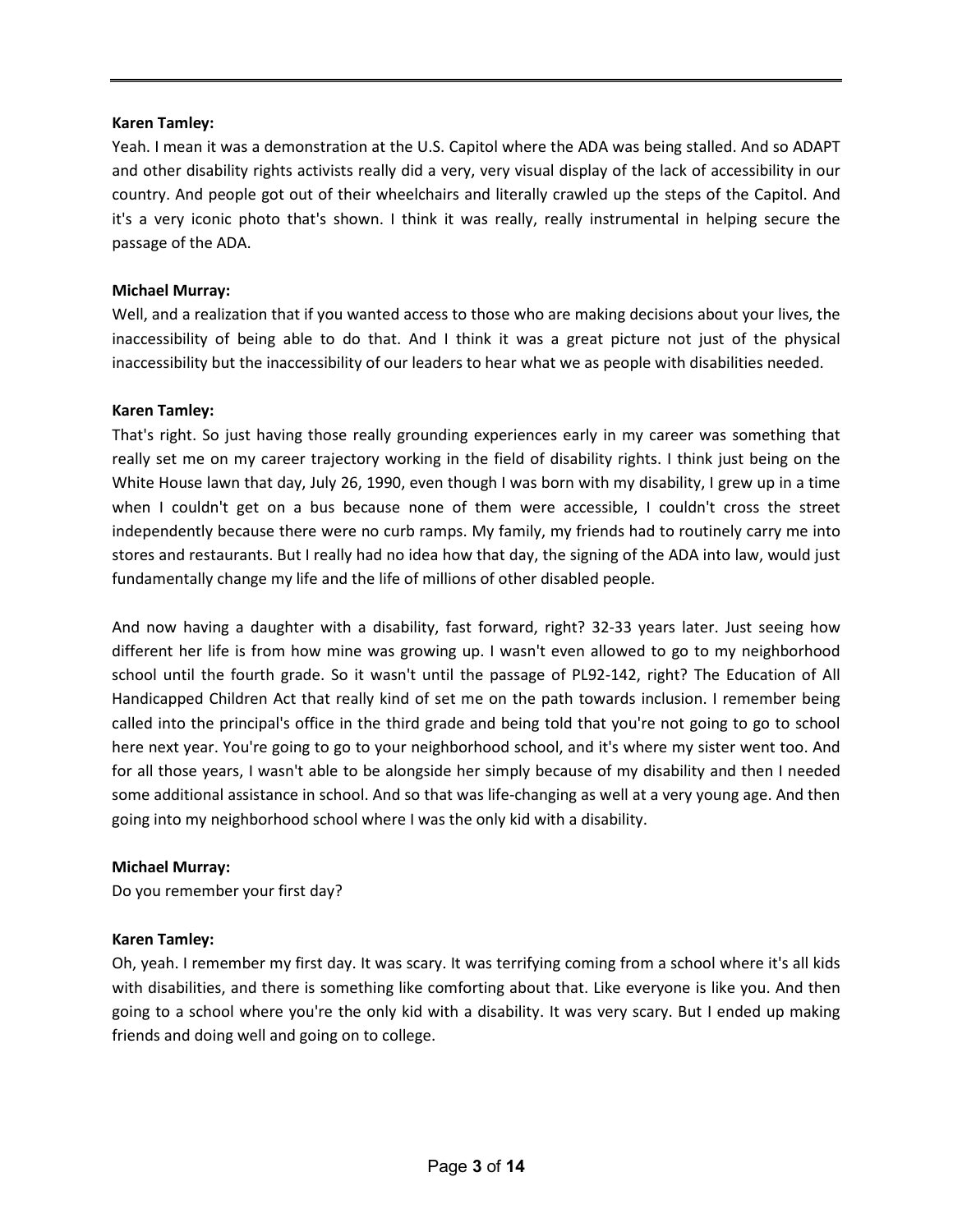### **Michael Murray:**

But that trailblazer opportunity not only for you and but also for just society to recognize that we that us not being able to be in our schools with our peers has a negative impact on society and on us. And you breaking that barrier is so powerful.

## **Karen Tamley:**

Yeah.

## **Holly Carmichael:**

And how amazing to have that lived experience where you've seen legislation being passed and kind of see the before and after and then fast forward to your daughter Dominica and seeing how her childhood is different now that those things have been in place for some time. I mean it's phenomenal and I'm sure makes you a better leader for this organization.

## **Karen Tamley:**

Yeah. And I think it keeps me hopeful about the future. When you're doing this work, it's exhausting, it's frustrating, and so many times you're just fighting against things. But I think at every ADA anniversary for me, it's like looking back and just reflecting, like we have made this significant progress. Like I could ride every bus in the country. Most stores or restaurants I can get into or I can at least make the choice of where I'm going to spend my money. The thought of my daughter going to a segregated school, bussed miles away, I know that that's not a reality right now. But I won't say everything is perfect either. We still have a long way to go in every area, in transportation and community-based services, in full inclusion. But it does kind of keep me hopeful to just see the progress that's been made over the last 30 years just in my own lifetime.

#### **Michael Murray:**

I love it. Well, I wonder if we can dive into a little bit of both independent living philosophy but also just the birth of the independent living movement. And I wonder if you could just talk about Berkeley a little bit and maybe a story or two from that birth of independent living.

#### **Karen Tamley:**

Yeah. So yeah. So Berkeley is one of the places that has really been seen as the birthplace of the independent living movement, really started in many ways by the lived experience of Ed Roberts who was a man with polio and wanted to get into school at UC Berkeley and was very discriminated against because of his significant disability. He used a power wheelchair. He was on a ventilator, slept in an iron lung at night, and was forced to live in the hospital, not the dorm and denied in many aspects of his education. And I think that was really transformational in so many ways because it was a time when disabled people were really starting to reclaim their identities, independence, freedom from the medical model of disability that we needed to be cured and fixed and more quote normal, a rejection of the charity model that we needed pity, we needed money in order to live. And it was really about just reclaiming ourselves as disabled people in a movement that we owned and directed, right? And really fighting off the decades in the very long history of discrimination against disabled people,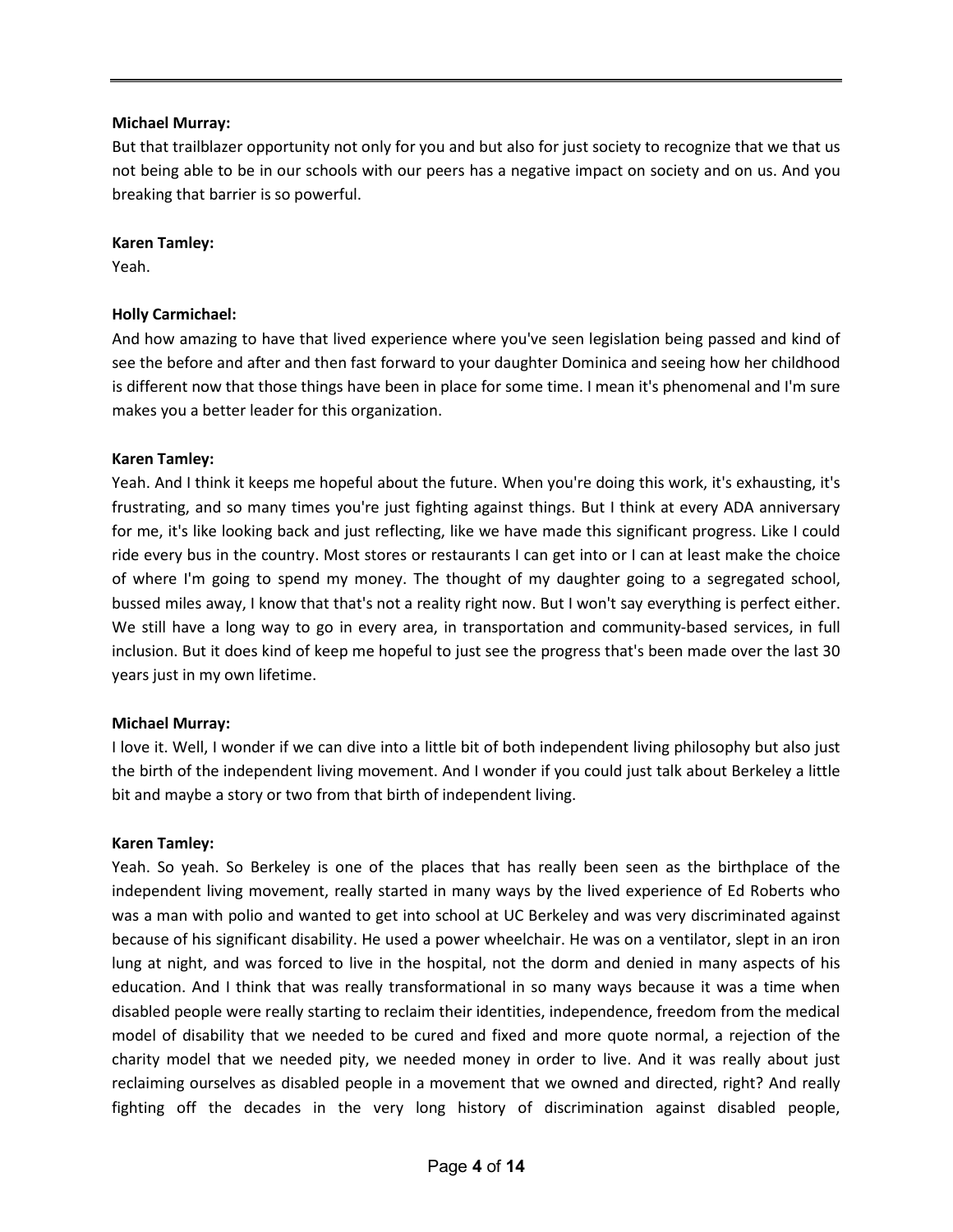institutionalization, segregation, and literally all aspects of American life, right? From employment to transportation to recreation to accommodations to education. You name it. To community living. And we're still fighting that even today. And then I think the disability rights movement took so much from the fight for civil rights and really disabled people being seen as a protected class, disability rights as civil rights, as human rights, right? And also, realization that disability is also universal. All of us are going to be touched by disability at some point in our lives, right? Whether we age, accident, injury, illness, our family members. I think that we don't often think about that enough, about how the work that we're doing to fight for disability rights is really about all of us.

#### **Michael Murray:**

Yes.

## **Holly Carmichael:**

Yeah, absolutely.

## **Michael Murray:**

Yes, it's about all of us. And that was what this group at Berkeley started doing. They brought together all of these different folks from all across the country, people with disabilities who said, we want to go to college, we want to be able to have access like everyone else, and started living together inside of the university and building community of disabled people. But they also started fighting for their rights in really unique ways. One of my favorite stories is they made friends with these football players, and they got something passed that said, any time that—this is before curb cuts existed—and so anytime that they had to redo the sidewalk, the city said, okay, we'll add in curb cuts. Well, that's great. But how often do you really redo sidewalks? And so what they did was they went around with sledgehammers and these football players. And so it was people with, wheelchair users and these big burly football players with sledgehammers in the middle of the night, busting up sidewalks so that the city had to go in and add curb cuts.

#### **Karen Tamley:**

Breaking barriers.

# **Michael Murray:**

Breaking barriers.

#### **Holly Carmichael:**

Literally. Yes, yes.

#### **Michael Murray:**

Yeah. Well, and that was what birthed this independent living movement, and they got together and they created a center, the first center for independent living.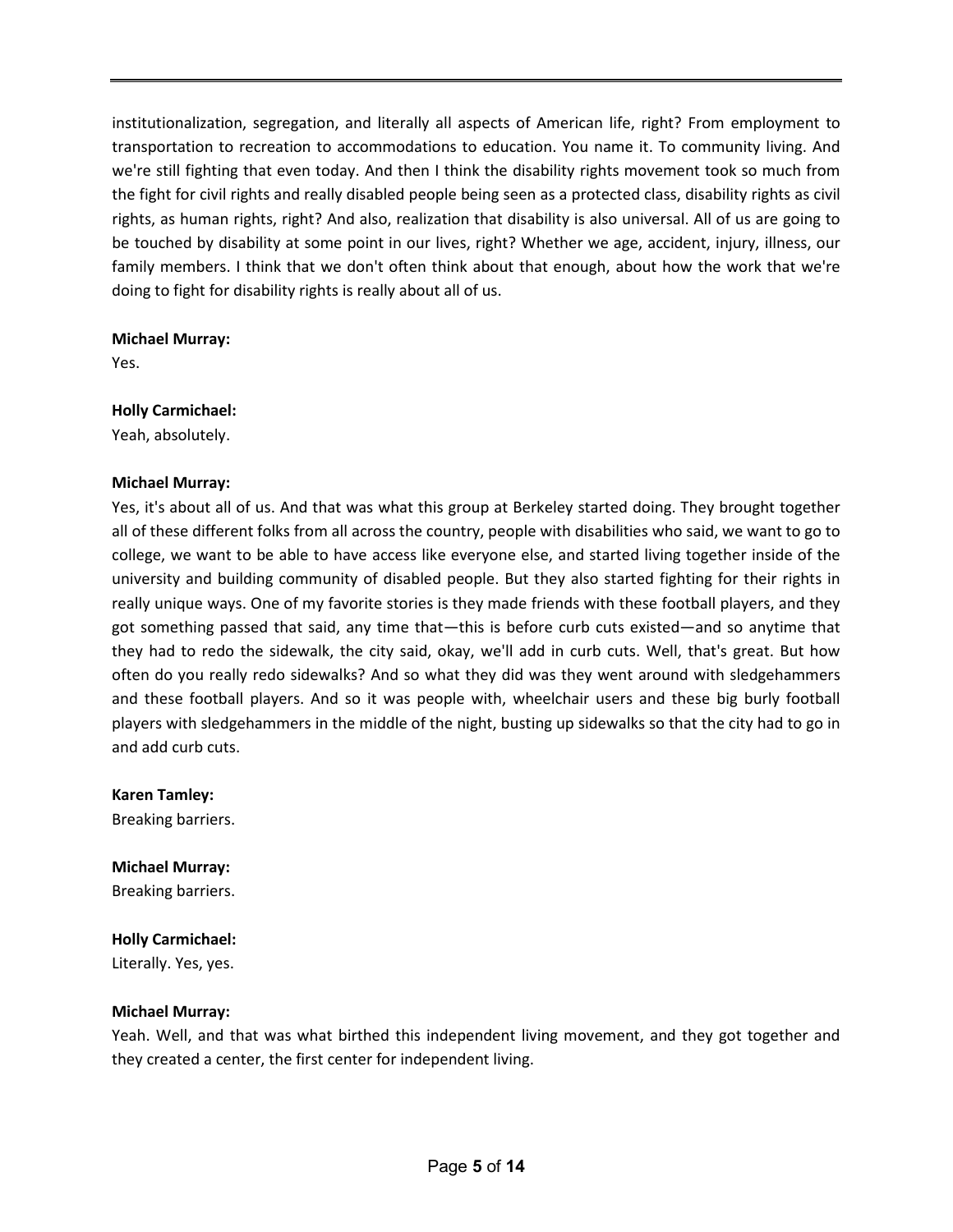Yeah, absolutely. Was started in Berkeley and access living followed that. And Mark Bristow was our founder and went out to Berkeley in the 70s to see what was happening there because it was a revolution in so many ways, that this idea of a center that was run and governed by disabled people for disabled people with disabled people about self-determination, self-control, people directing their own lives and the services that they need. Providing peer support to each other is really a foundational principle of the independent living movement, right? That it's, again, going back to that rejection of like it's medical professionals telling what's best for us, right? And about disabled people helping each other. And we may not all have the same disability, but there's common threads that run through our experience as disabled people around discrimination and barriers that we face and perceptions, that that was really, really important and still is a very important principle of independent living is disabled people making decisions and supporting each other.

#### **Michael Murray:**

Yes.

#### **Holly Carmichael:**

And now there are centers for independent living all across the country, one right here in Chicago. What are some of the core services that independent living centers provide or that you provide here at Access Living?

#### **Karen Tamley:**

Sure. So we're all federally funded and state funded and have required core services that we need to provide as centers for independent living. So those are independent living services. So really the idea, again, around self-direction, the disabled people are deciding for themselves what they need, where they want to live, the types of supports that they need in the community. So that is a core service. Advocacy is another core service. So this idea that we really need to break down the systemic barriers that keep disabled people marginalized and oppressed and segregated and prevented from living selfdirected, fulfilling lives. And so I think for us, that's a really, really important principle is also that connection between advocacy and direct services. Because we cannot do advocacy or policy reform, helping to fight systems that keep people with disabilities out or segregated if we don't hear from disabled people themselves. Without hearing that day-to-day lived experience over and over again, we wouldn't be effective, authentic advocates to push for more affordable accessible housing in our city, right? And working with the housing authority and the city of Chicago and the state at all different levels to fight for that.

#### **Michael Murray:**

Well, and I think the—tell our listeners about the makeup of your staff and your board and what's required in order to have a center for independent living grant from the Department of Education.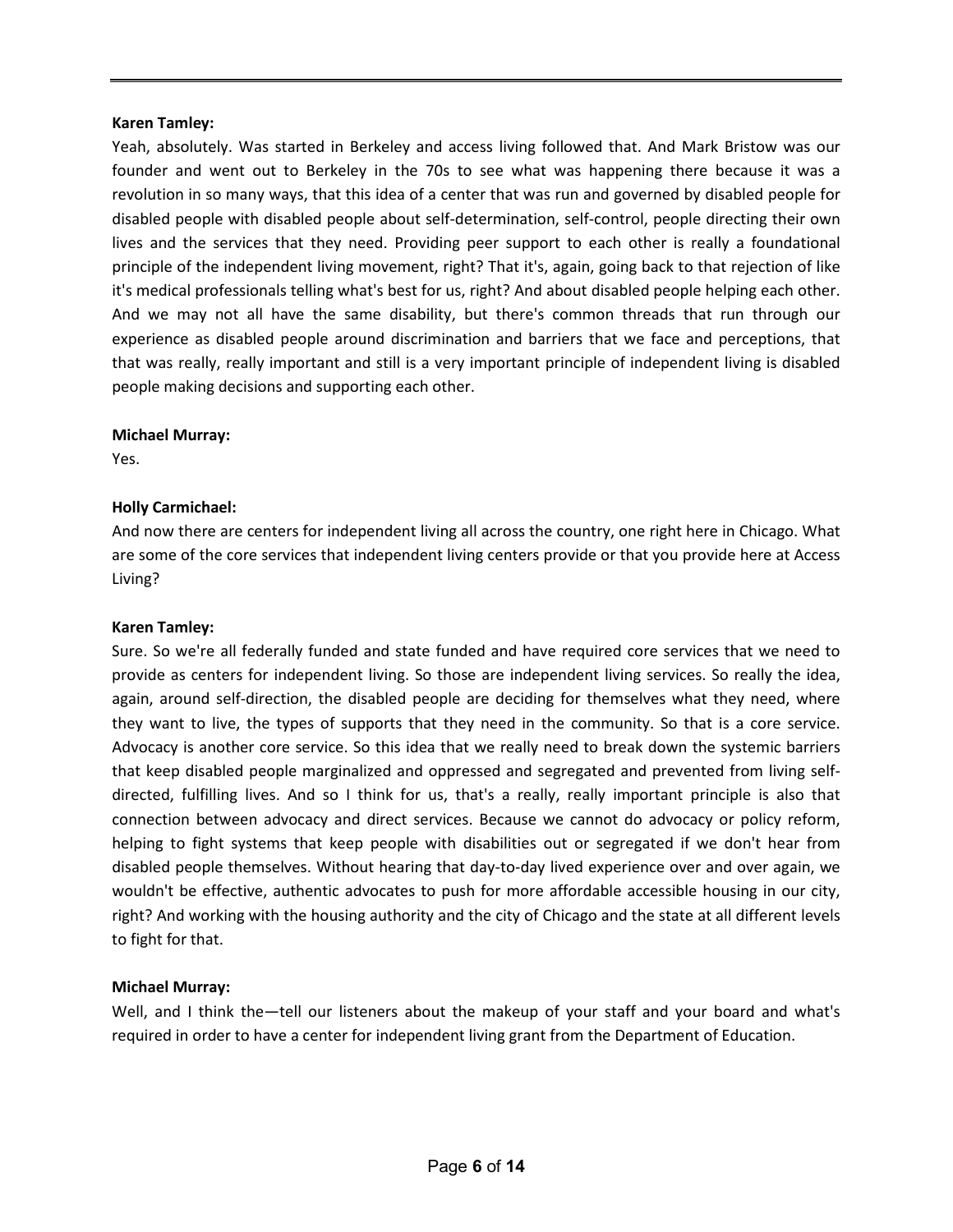Right. So we're required to be a majority people with disabilities on our board. So we have about 60% of our board identifies as a person with a disability, and our board members come from all sectors. They're disabled people who have received services from us. They're people in corporate America. They're people that run organizations or at universities. So we have a really diverse board, but a majority do have disabilities. And so I think having the fact that we're run and led and governed by a majority of people with disabilities really does make us unique. So I think that's another core important foundational principle of the independent living movement is really that self-direction and the leadership of disabled people at all levels within the organization.

#### **Michael Murray:**

And you truly live it because it's your board. But also isn't it like 65% of your staff or people with disabilities?

#### **Karen Tamley:**

Yeah. A large number of our staff, varying disabilities, people with physical, sensory, mobility, intellectual disabilities. You name it. And in all levels of the organization as well.

#### **Holly Carmichael:**

And you have close to 80 staff members?

#### **Karen Tamley:**

70 staff.

#### **Holly Carmichael:**

70, yeah.

#### **Michael Murray:**

Yeah, I love it. And I think that one of the things that you guys makes you a leader is from everything and in every way, you guys are thinking about those of us with disabilities. We just got an incredible tour of this building. I wonder if you could talk about some of just the physical aspects of accessibility that you guys have been so innovative here at Access Living.

#### **Karen Tamley:**

So we're now 42 years old as an organization. We were founded in 1980, and our first office was a store front on the street right down here on South Street. Yeah. And we've just grown over the years, and now we own our own building that we built in 2007 right here in downtown Chicago. We are a universally designed, green lead gold building and really wanted to kind of pull together and marry the concepts of environmental design with accessibility. And I think what's really great about this building is that in many ways, it was designed by disabled people. So we led a lot of listening sessions by people that would receive services in our building and come to our building with different types of disabilities. We did listening sessions with other organizations that had interesting universal design elements. And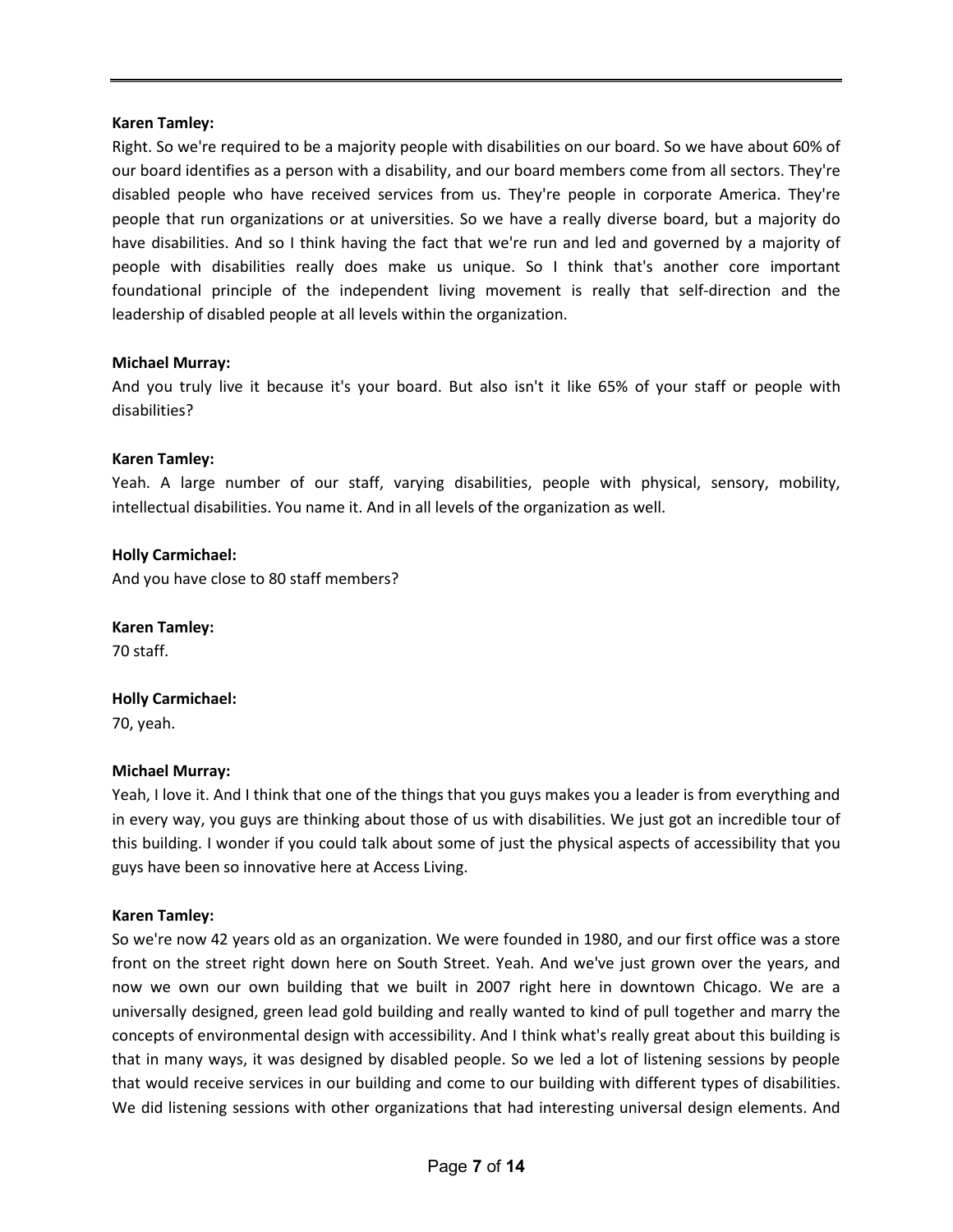so I think it's really a great example of inclusion and accessibility in ways that you don't even like visibly immediately see, right? So we really tried to make the accessibility features seamless. So things like color contrast on the walls or flooring and how we think about that in terms of wayfinding. We were very intentional about the carpet that was going to be usable for people with mobility disabilities but also for people with sensory disabilities as well, thinking about things like lighting and ease of moving throughout the building. We have bathrooms with no doors, for example. We have push buttons at all of our conference rooms.

## **Michael Murray:**

Which by the way, the bathrooms, no doors on the bathroom, it's great for the ease of getting in. But also, when I get done using the bathroom, I don't actually really want touch a door handle.

#### **Holly Carmichael:**

Yeah.

## **Michael Murray:**

It just makes sense.

## **Karen Tamley:**

Especially in this COVID era, right? And that was another thing. I think maybe we're ahead of our times because I had so many people tell me during the pandemic, like I use those push button doors with my elbow because I don't want touch door handles I want the automatic faucets that we have in our bathroom because people don't want to turn on the handles of the sink. And so thinking about all these little details that are universal design elements that you tend not to think about. Like even our front desk reception is lowered for everybody, even though the ADA says you can have higher, but you also must have a lower section. We want it universal for everybody. And so there's just a lot of those just details and automatic shades that go down that are light sensitive, motion censored lighting in all of our rooms that save energy, but also someone's not even flicking a light switch. You're just wheeling into a room, and the lights go on. We have a green roof with a beautiful rooftop patio which I was happy to host up there even though the weather wasn't great. But to be able to have like a rooftop space that an elevator goes to and a large percentage of that patio being green roof which helps with cooling of the building as well. And then downstairs, we have a parking garage with a shower and a bike rack to encourage alternative modes of transportation and people being able to think about the different ways in which they might come to the building. So there's a lot of green requirements that we discovered as we were building the building that are also universal design accessible features too.

And so now we're kind of thinking post-pandemic about what does the future of the workplace look like for people with disabilities, right? So we have our structures built universal design in green, and now we're thinking and reimagining what our internal spaces look like in a post-pandemic, hybrid world where people want to work in a more hybrid space, digital is increasingly the way we're having meetings, but how we also foster more collaboration and community building within our physical space as well.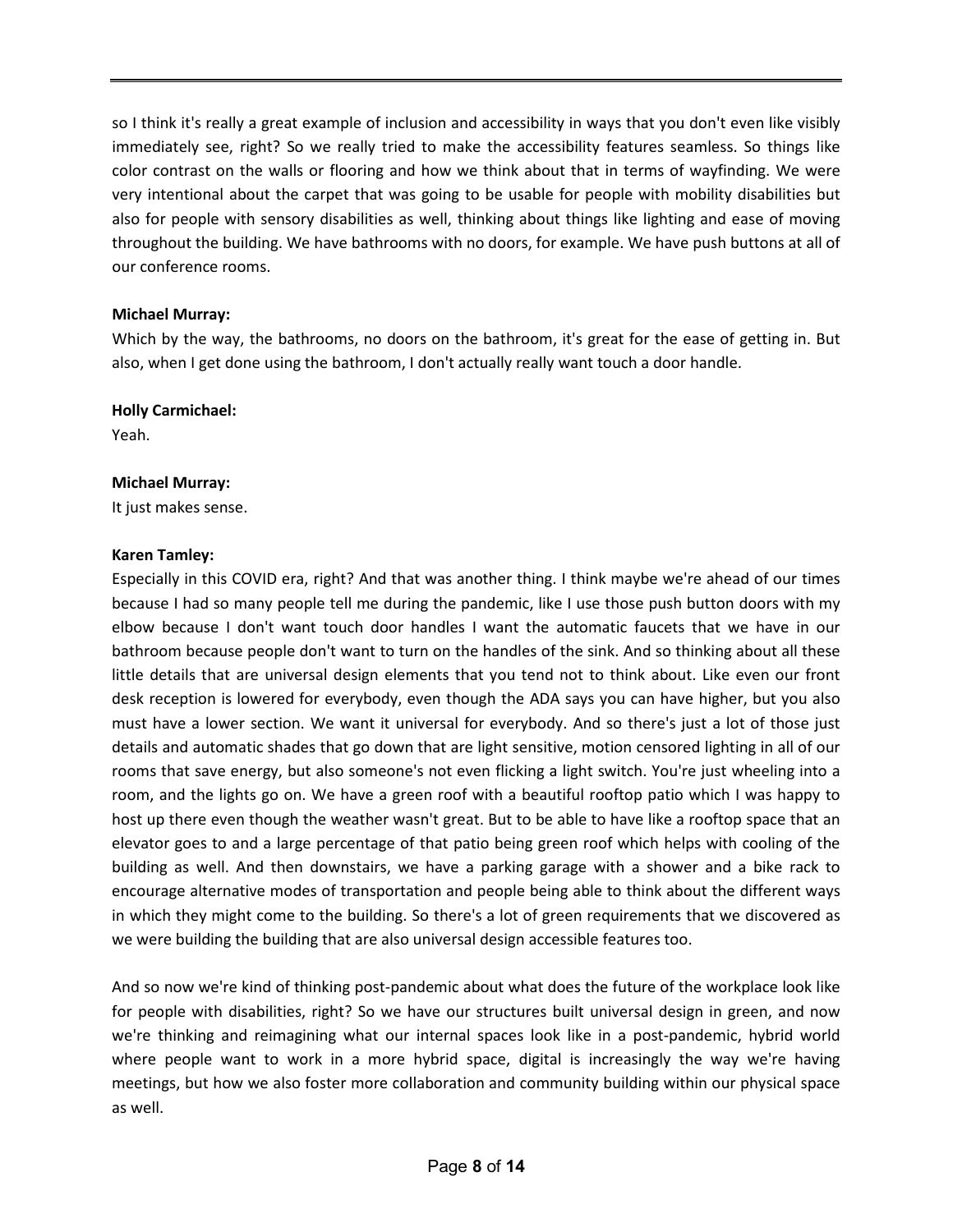#### **Holly Carmichael:**

And you guys did a lot of work not only for your staff to be able to access the hybrid environment from devices but also the people that you're serving too because that was just a reality in COVID.

#### **Karen Tamley:**

That's right. And that was really one of the big disparities that we saw during the pandemic was the disability digital divide and how many of our consumers just, I think much of it driven by poverty, do not have internet connectivity, do not have laptops or other devices, don't have emails, digital literacy, and how that really has closed out so many of our community members. And so we worked on a pilot program this summer where we received a small grant and we wanted to kind of test this out and evaluate it. But we were able to purchase 25 refurbished laptops and get internet connectivity for our consumers who had neither. Neither. None.

#### **Holly Carmichael:**

And many of us, probably listeners on the podcast, couldn't even imagine having no internet or no connectivity because that's how you access the world now.

#### **Karen Tamley:**

Yeah. And during the pandemic most of them were calling into meetings on the phone, right? They weren't on a screen. And so you basically saw a screen with phone number after phone number after phone number. No faces. And it was very telling to us about just how deep this digital divide is. And so we really tried to address it, and we're looking at scaling this up now. And I think as we think about going in a more hybrid way for our staff, we really need to think about how we also offer more options for our consumers to receive services from Access Living. So not just coming through our doors and maybe taking a bus or a train to get here, but how can we also offer more comprehensive services through digital platforms. But we can't do that unless people have access to the digital space. And so that's going to be a really, really important thing for us to really focus on over the next few years.

#### **Michael Murray:**

Well, and I think one of the beauties of centers for independent living, I worked for a center for independent living in North Carolina and really had my introduction to being a person with a disability from the independent living movement and walking down the street with hundreds of people with disabilities around me holding signs and saying our homes, not nursing homes and our fight for justice and equality and for the first time seeing my disability as the beautiful thing and part of my identity that it was. And independent living gave that to me. But it was because of the diversity of what you guys offer to the disability community. It's not just this one thing and this one service, but it's you're able to be flexible and meet people's needs where they are. And I wonder if you could just talk about you guys do more programs and diversity of programs than probably any other service provider that I can think of. And I wonder if you could just talk about some of those.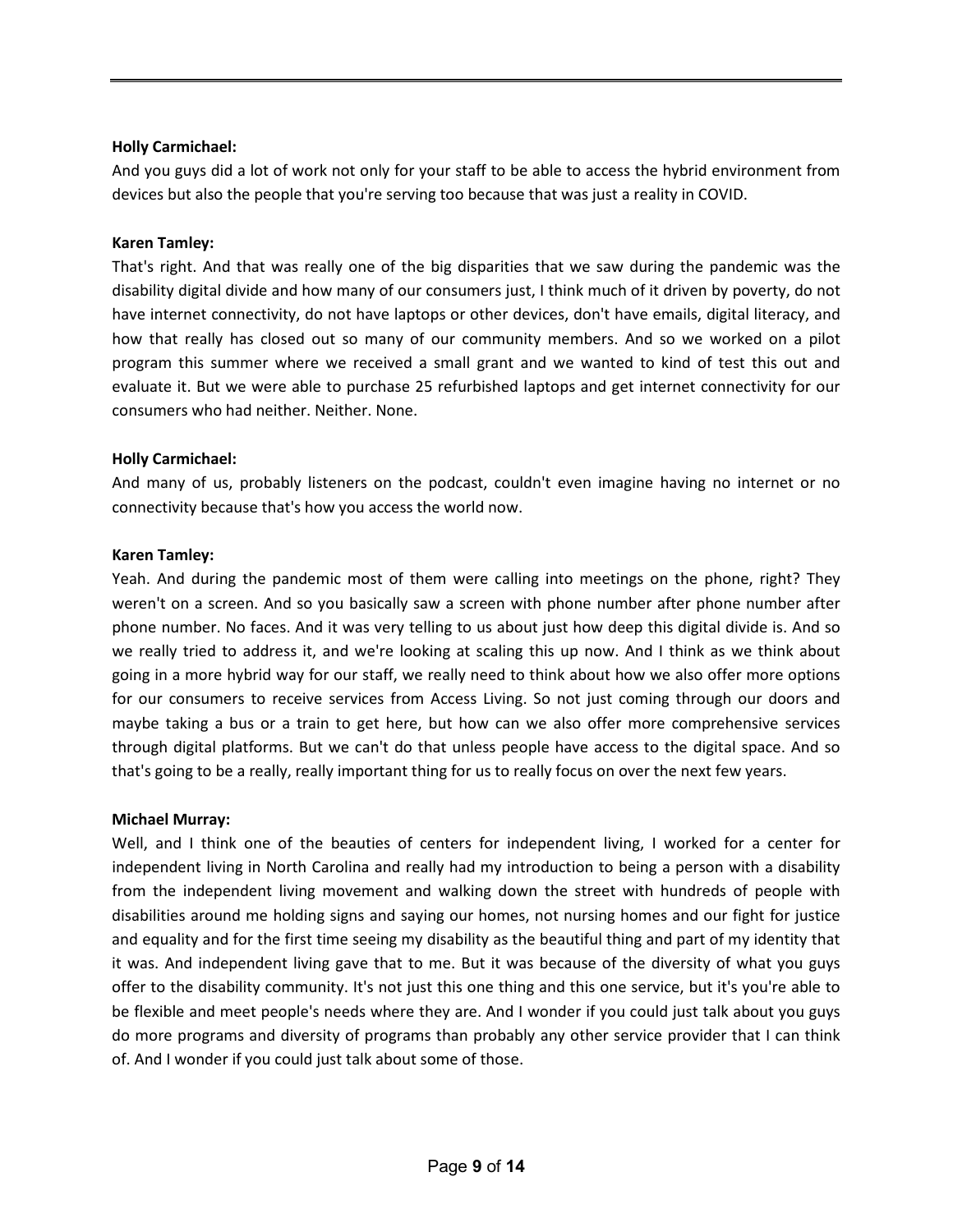Yeah. And I think you're really right in what you just said there because every center for independent living is different, right? Some of us are in urban centers. Some of us are in suburban communities. Others are in very rural parts. And so centers really need to respond to what the issues are in their communities. And while we all are obligated to provide these five core services, the types of services or the issues that we focus on or respond to may be different.

#### **Michael Murray:**

Yes. And it should be different.

#### **Karen Tamley:**

Yeah. Absolutely, absolutely. And so I think that's one of the great things about and so beautiful about the independent living movement is that we are very focused on each of our communities. So yeah, we do a lot of programming. We do direct services. We do peer support. We do advocacy and policy reform. And those are threads through different issue areas. So housing is huge because I would say housing is the number one issue, particularly in an urban area like Chicago. The need for affordable housing is just huge. It's a dire issue. It's a crisis. So we're a certified Fair Housing organization. So we do a lot of Fair Housing testing. We help people defend their rights to get access to housing. We do a lot of community organizing and policy work around the fight to get more affordable, fair, and accessible housing in Chicago. We help actively get people out of nursing homes. Unfortunately, we have a lot of work to do in our state of Illinois to really have more home and community-based services, but we are working every day to help move people out, get them set up in households to become participants in the community, and bring peer support services to them. We do a lot of policy work at the state level as well, legislative work. We have a very strong youth team where we're working on youth empowerment and transition work on helping young people with disabilities find their way, help them with things like employment or post-secondary independent living. We're working a lot in the area of racial justice and making sure that all of the work that we do has a racial justice overlay. But also, we're working actively on a lot of different initiatives to support black and brown disabled people who are a majority of the folks that we serve here in Chicago. So we're doing work around criminal justice reform. We work with immigrants with disabilities and their rights and community organizing around that. But then we're also doing policy work around education, transportation.

But again, we can be nimble and responsive, and I would say our biggest focus over the last two years was COVID, was responding to COVID, making sure that disabled people had access to vaccines, PPE, that we had policies at our state level that protected the lives of people with disabilities. So we worked with our governor's office on crisis standards of care that would protect people on the basis of disability and race when we had situations of our ICUs getting at capacity and how are we triaging who's going to get served in a way that's non-discriminatory. So we worked to get guidance pushed out from the governor's office on that as well as reasonable accommodation to visitor policies during COVID because hospitals weren't letting in Pas or sign language interpreters that disabled people need. So we worked to make sure that those were guidances that were issued to every medical facility throughout the state. We also put together probably one of the most comprehensive resource pages on COVID as well, and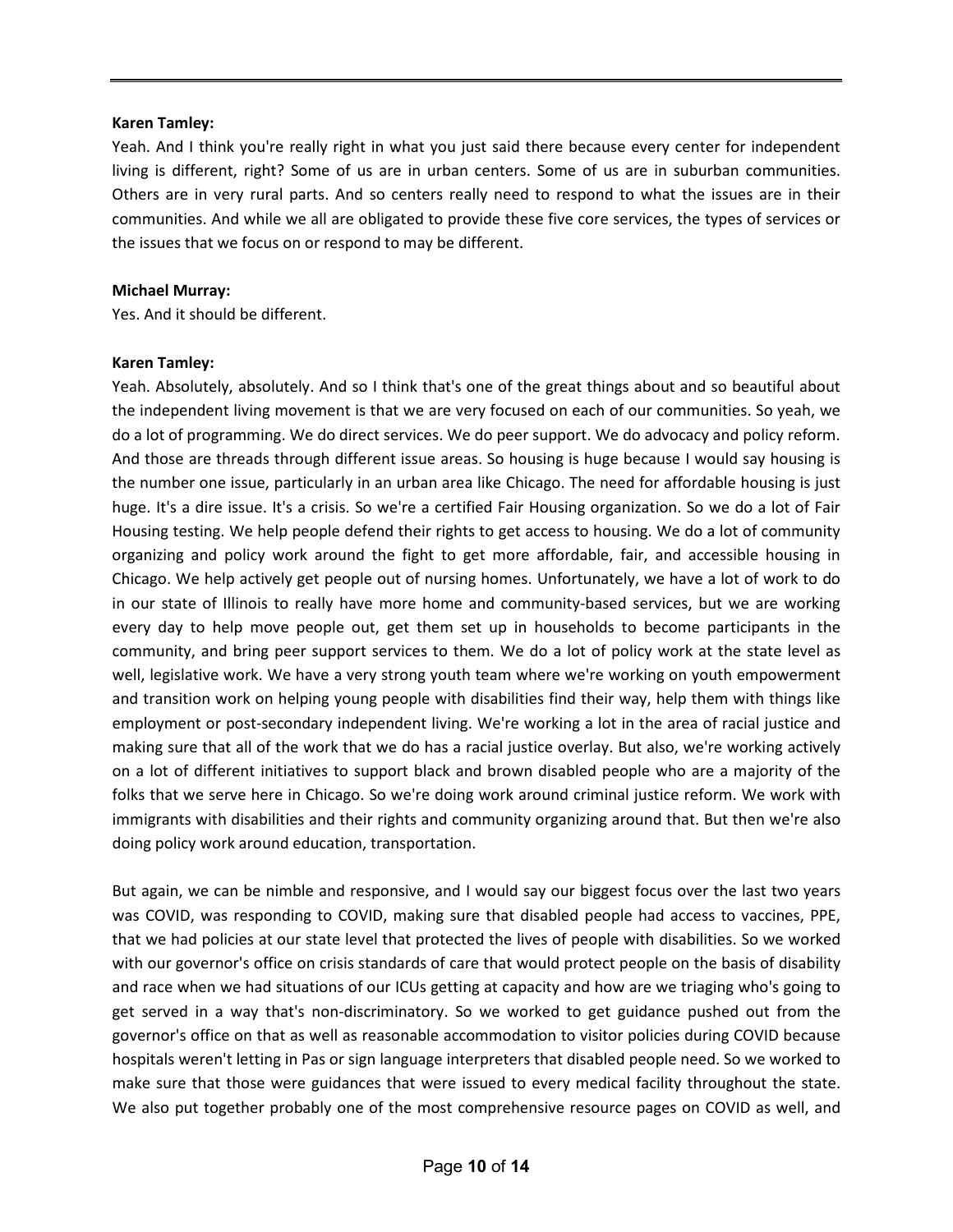that's still on our website and really from A to Z, every type of resource that you might need during the pandemic, we were putting out there and pushing out. And then we worked on really trying to get disabled people equitable access to vaccines, and we got disabled people prioritized higher on the list throughout our state. But then the work still continued around getting the word out about access to vaccines and vaccination sites and boosters. And so now we're really looking at kind of that next phase of the pandemic and thinking about long COVID and folks that are living with long COVID. There's over 400,000 people in Illinois that are living with long COVID. And as you know, President Biden talked about this and people meeting the definition of disability. And so we feel that we have an important role in terms of supporting people with disabilities in the area of any type of support that they might need even though they may not recognize themselves that they actually have a disability, right?

## **Michael Murray:**

Right.

## **Holly Carmichael:**

Yeah. There's maybe some disability identity work to do for long COVID folks for sure. So Karen, you talked a little bit about the digital divide. What about the economic divide that you see for people with disabilities and their experience?

## **Karen Tamley:**

Yeah. I think that's the through line in the disability community is poverty, right? The fact that disability is a condition that can lead you into poverty and poverty can lead to disability, right? And I think that that is the one thing we really have yet to address is the economic gap. But then even on top of that, the disability racial wealth gap which is also very, very wide, very troubling as well. So that is one of our primary new strategic goals is economic justice and opportunity and figuring out how we can tackle those systemic barriers that keep disabled people in poverty, prevent them from having financial stability or wealth building things like benefit traps and asset limits and income limits that you can't save money and you can't avail yourself to other economic opportunities without the fear of losing benefits and what comes with that. And so that's huge, and the fact that we still have sub-minimum wage is illegal in many states throughout our country. Just the barriers are pretty far and wide. And so we're really looking at how can we tackle this very, very troubling economic gap, disability poverty from multiple angles from both advocacy and policy reform to remove systemic barriers but also from the individual one-on-one supports, things like credit repair and credit building and getting people banking with more mainstream financial institutions, enrolling in ABLE accounts that can support some wealth building for some folks with disabilities to thinking about lending circles as ways to build credit, right? And then also, we're working a lot with employers on disability inclusion practices. So thinking about their hiring, retention, promotion of folks with disabilities into their companies. And we're definitely seeing an increase in demands from employers wanting more support and assistance around disability inclusion practices and also, the intercept of disability and race and other communities too. And so we're doing a lot of work in that space. And then also digitally since websites and digital spaces are the front doors of many employers. Many of them are wanting support on how to make those digital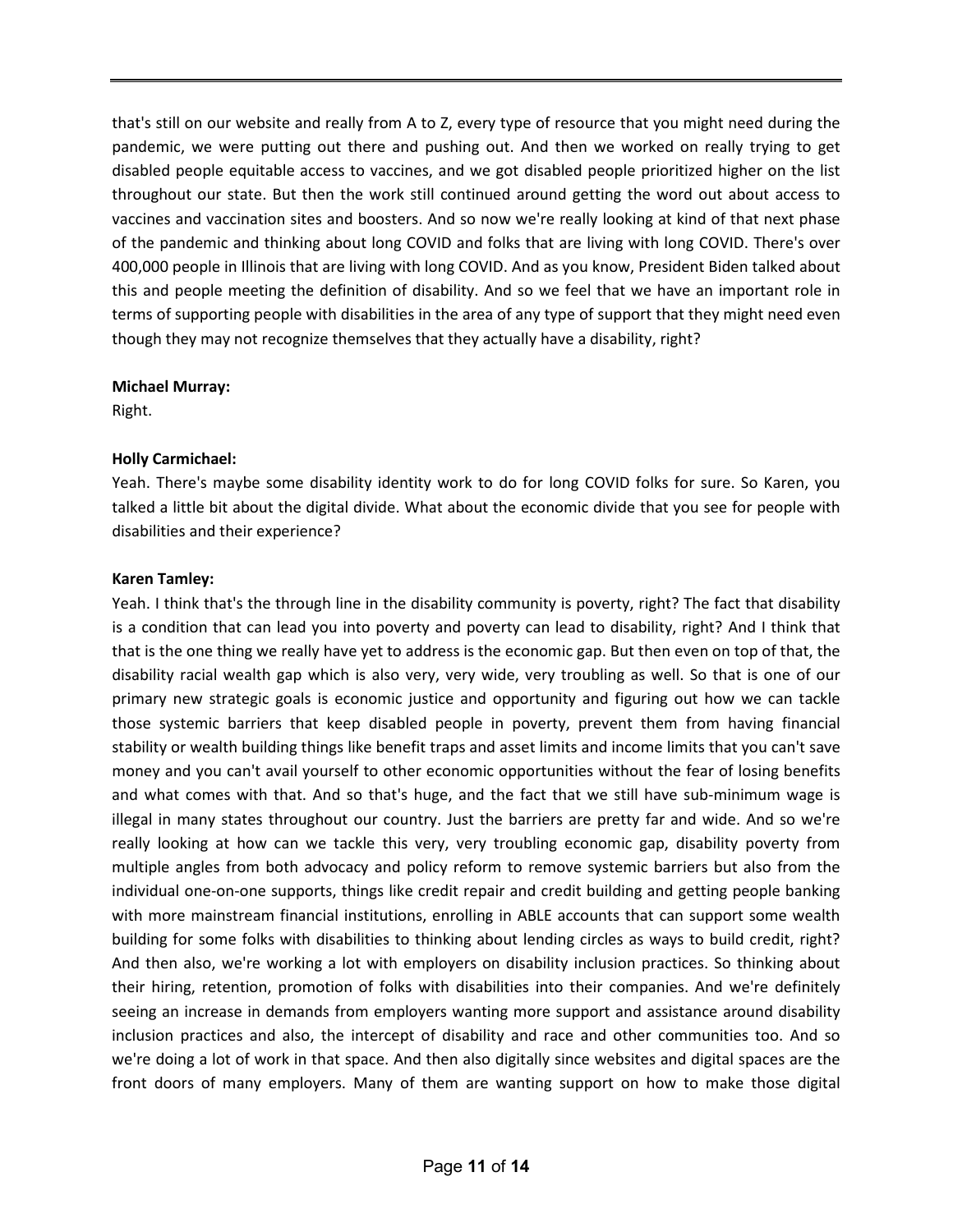platforms and front doors more accessible. So we're doing that as well. So that's kind of our really approach that we're going to be looking at over the next several years to really try to tackle poverty.

## **Michael Murray:**

So powerful.

## **Karen Tamley:**

Yeah.

## **Holly Carmichael:**

Yeah.

## **Michael Murray:**

If folks are interested in accessing a center for independent living and all of these services that you just talked about, how can they find it and who qualifies? Because I think that's a really powerful part of centers for independent living is who qualifies for services from you guys.

## **Karen Tamley:**

Right. I mean we serve disabled people, and that's it. We don't ask your disability type. We don't ask your immigration status. We don't ask any of those questions. You have a disability, we serve you.

#### **Michael Murray:**

And for most services, yeah, yeah, and for most services, we've got to go through such a long line and a waiting list and process and paperwork and all this sort of stuff. Right. But to say that there is an organization that just says, if you have a disability, we serve you, it's so powerful.

#### **Karen Tamley:**

Yeah, exactly. And if people are interested in finding where their local center is, The National Council on Independent Living which is our umbrella organization, on their website, you can look state by state to find the center near you. And again, we're all over the country, and we're a tremendous resource.

#### **Holly Carmichael:**

Yeah, yeah.

#### **Michael Murray:**

You are a tremendous resource, and what centers for independent living have done for the disability rights movement and for those of us with disabilities, I don't think we could overstate it. Unfortunately, and this is the issue that we're addressing today, many people don't have access to a center for independent living. There is not adequate funding for CILs in the federal budget. If you could talk to a policy maker, and I know you talk to policy makers all the time, if you could sit down with them, what would you say to them right now as it relates to that problem?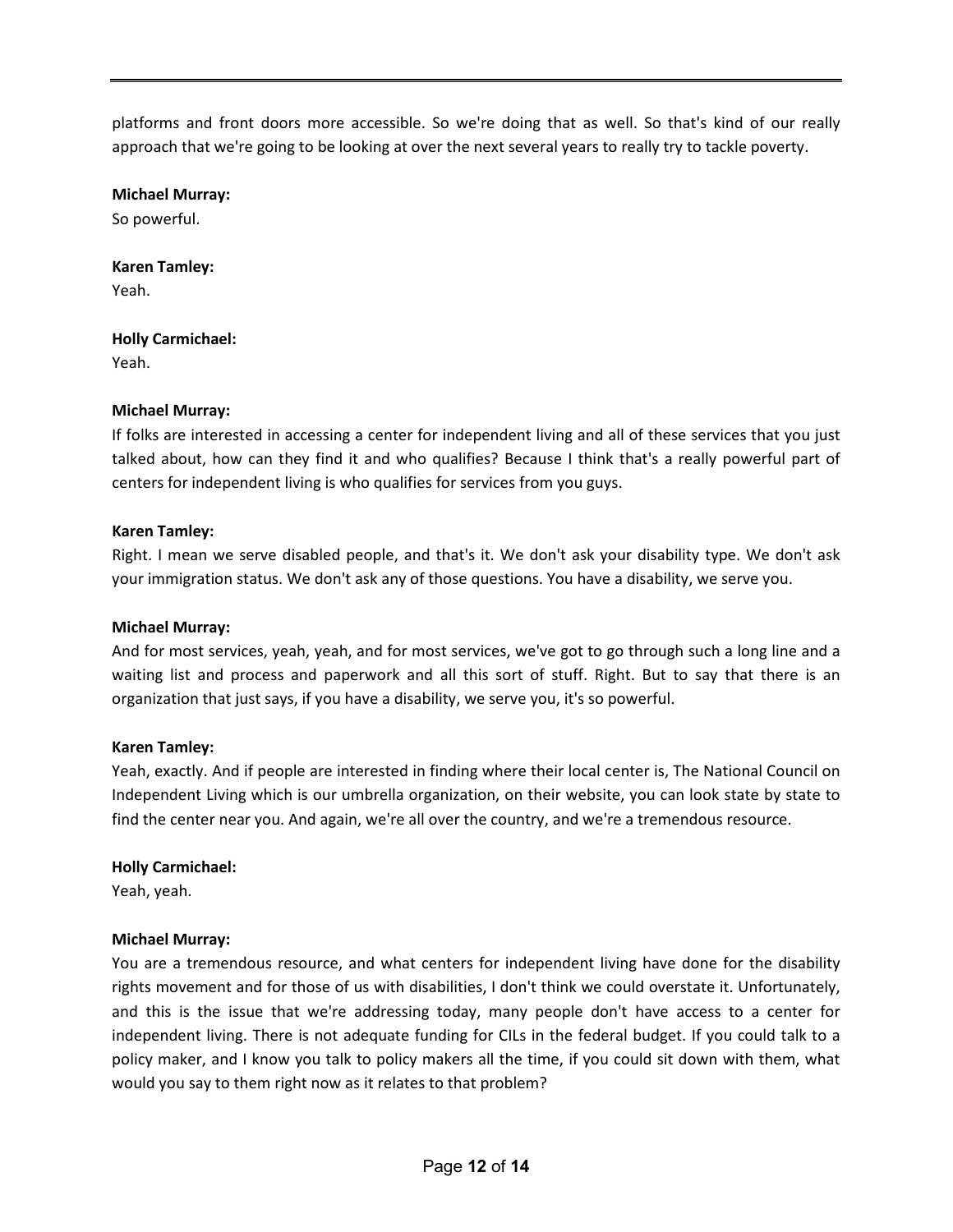Independent living centers are huge assets to every community, and it's an organization that, like I said, is something that everyone is going to need at some point in their lives. And the work that we're doing, whether it's direct services or advocacy or peer support, we are making the world a better place for everybody as we age, as we have family members that acquire disabilities or they age. And so people can't think of the work that we're doing as a specialty organization over on the sidelines that only serves one small segment of the population. There's a billion disabled people worldwide, right? One in four people in this country have a disability. The explosion of people living with COVID now. I think we're needed now more than ever, and we need to think forward about the role that centers for independent living play in communities, in cities, to families. And we're here when you need us, right? You may not need us over the long haul, but whether you have resources or you don't have resources, people need us. And so I think we are a huge value and a huge asset to our country.

#### **Michael Murray:**

Yes. Karen, thank you so much.

#### **Karen Tamley:**

Thank you.

#### **Michael Murray:**

Wow. What an incredible interview with Karen Tamley. She is such an advocate and has so much that she's brought to the lives of people with disabilities in our society and our community. And the work that she's doing at Access Living is just incredible. As you can see, centers for independent living play a valuable role in our society and in the service system as a whole. The work that they do around advocacy and workshops and training and for youth and for housing assistance and transportation, the list just goes on and on. They are so valuable, and I think that we demonstrated that today.

So we want to end out by giving you, our listeners, three things that you can do to have an impact as it relates to this. We do this every time, and we always start with something that you can do as an individual. What can you individually do to ensure that you're taking action after hearing this awesome interview? So the first thing that you can do as an individual is you can spread the IL philosophy. IL philosophy says that we as people with disabilities have inherent value, and we want to ensure that we're not trying to fix us but that we're recognizing that society and the environment around us, when it is changed, we can live full and productive lives in our society. And so that is a poor job of explaining IL philosophy, but I think we just did it. So let's go out there, and let's explain IL philosophy. Let's make sure that people recognize that it's not that I should be able to walk, but it's that there aren't curb cuts. That's why I can't get around. And so a recognition that the change that needs to happen is in society, and I think that that's huge.

The second thing that we always like to give to folks is how can you have a systematic impact on this issue. Well, systematically, we need more centers for independent living. In my home state of North Carolina, there are still places where you can't get access to a center for independent living. We need